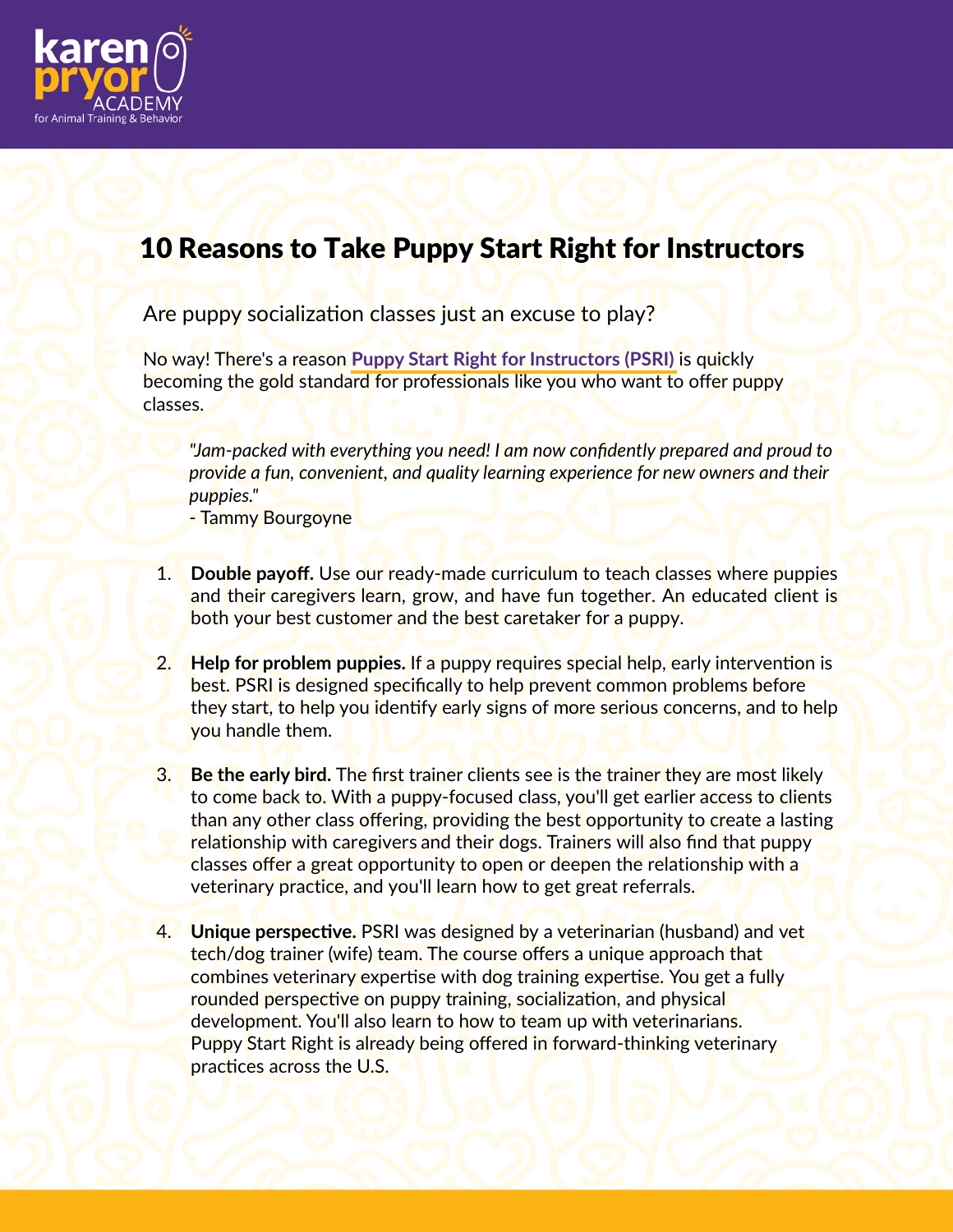

- **Ready, set, go!** Our weekly themed puppy classes don't take up lots of room or require expensive equipment, so they are easy to set up and operate. The PSRI course comes with complete lesson plans, homework assignments, and more. You can even get a complete online video package to supplement your classes. The video lets your clients attend orientation online and learn and practice at home, too. 5.
- **Smart investment.** You are likely to make back your investment in the PSRI 6. course with the first class you sign up. No kidding! Plus, we do all the thinking so you don't have to. Your course includes the complete four-week Puppy Start Right Preschool™ curriculum, worksheets, handouts, post-course support, customizable marketing materials, supporting documents, ready-made homework assignments, and an hour-long orientation presentation, including instructor notes to make teaching and marketing your classes a breeze! You'll also earn CEUs from Karen Pryor Academy, CCPDT, IAABC, and RACE (Veterinarian and Veterinary Technician).
- **Karen Pryor-guaranteed.** PSRI is the only puppy course reviewed and approved by Karen Pryor Clicker Training, the leader in effective, positive training education. The classes you'll learn to teach are guaranteed to be developmentally appropriate, 100% force-free, and fun for teachers, students, and puppies! 7.
- **Comprehensive.** The course covers puppy socialization, growth and development, basic foundation training using positive reinforcement, and puppy problems like house soiling, jumping up, and chewing. You'll also learn problem-solving and prevention, learning theory, an overview of common diseases and how to prevent them, how to market your puppy socialization classes, and how to implement our unique Puppy Start Right curriculum. Nearly 100 high-quality videos and plenty of "off-screen" exercises will keep you engaged<mark>! [View the course guide >](https://karenpryoracademy.com/wp-content/uploads/2022/05/Puppy-Start-Right-for-Instructors-Course-Guide.pdf)</mark> 8.
- **Top-notch teachers.** This course is taught by KPA faculty member Debbie Martin, RVT, VTS (Behavior), CPDT-KA, KPA CTP, and her veterinarian husband Kenneth M. Martin, DVM, Diplomate, American College of Veterinary Behaviorists. They are the authors of this course and of the highly regarded book Puppy Start Right: Foundation Training for the Companion Dog. In addition to their support, the course comes with support from peers (both during and after the course). **Learn more >** 9. https://www.karenpryoracademy.com/courses/puppy-start-right/#faq